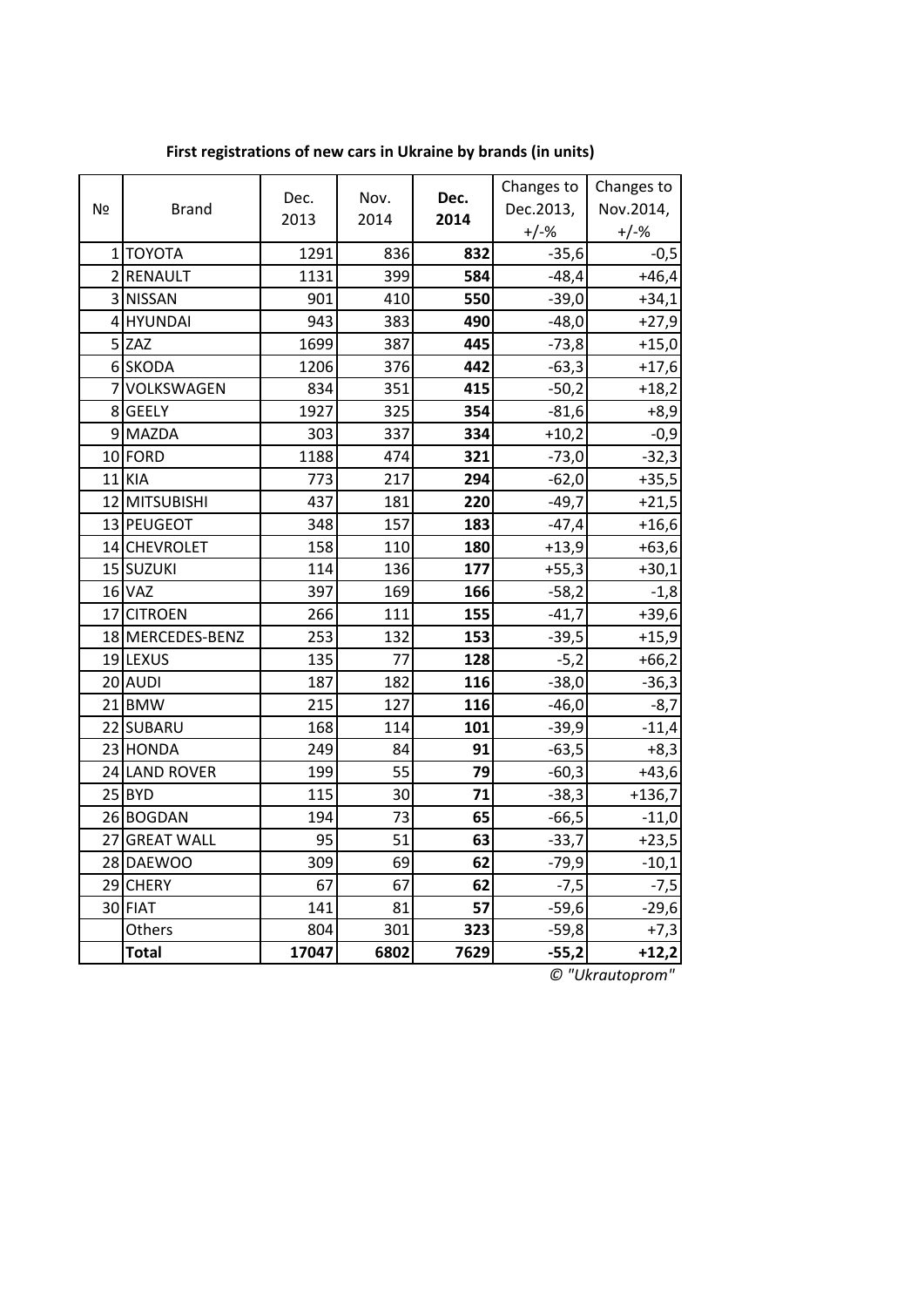| Nº       | <b>Brand</b>    | Dec.<br>2013 | Nov.<br>2014            | Dec.<br>2014   | Changes to<br>Dec.2013,<br>$+/-%$ | Changes to<br>Nov.2014,<br>$+/-%$ |
|----------|-----------------|--------------|-------------------------|----------------|-----------------------------------|-----------------------------------|
| $1\vert$ | <b>RENAULT</b>  | 202          | 52                      | 132            | $-34,7$                           | $+153,8$                          |
|          | 2 VOLKSWAGEN    | 221          | 61                      | 131            | $-40,7$                           | $+114,8$                          |
|          | 3 FIAT          | 218          | 92                      | 96             | $-56,0$                           | $+4,3$                            |
|          | 4 FORD          | 92           | 43                      | 84             | $-8,7$                            | $+95,3$                           |
|          | 5 GAZ           | 197          | 44                      | 63             | $-68,0$                           | $+43,2$                           |
|          | 6 MERCEDES-BENZ | 24           | 48                      | 58             | $+141,7$                          | $+20,8$                           |
|          | 7 MAZ           | 49           | 51                      | 38             | $-22,4$                           | $-25,5$                           |
|          | 8 PEUGEOT       | 43           | 25                      | 36             | $-16,3$                           | $+44,0$                           |
|          | 9CITROEN        | 60           | 28                      | 33             | $-45,0$                           | $+17,9$                           |
|          | $10$ ZAZ        | 36           | 28                      | 26             | $-27,8$                           | $-7,1$                            |
|          | 11 KAMAZ        | 123          | 9                       | 18             | $-85,4$                           | $+100,0$                          |
|          | $12$ MAN        | 8            | 4                       | 15             | $+87,5$                           | $+275,0$                          |
|          | 13 TATA         | 11           | 23                      | 14             | $+27,3$                           | $-39,1$                           |
|          | 14 IVECO        | 58           | 4                       | 14             | $-75,9$                           | $+250,0$                          |
|          | 15 ISUZU        | 10           | 12                      | 12             | $+20,0$                           | $+0,0$                            |
|          | 16 KRAZ         | 13           | $\overline{\mathbf{c}}$ | 12             | $-7,7$                            | $+500,0$                          |
|          | $17$ UAZ        | 29           | 9                       | 8              | $-72,4$                           | $-11,1$                           |
|          | 18 SCANIA       | 36           | 17                      | 7              | $-80,6$                           | $-58,8$                           |
|          | 19 HYUNDAI      | 24           | 5                       | 7              | $-70,8$                           | $+40,0$                           |
|          | 20 ETALON       | 18           | 3                       | $\overline{7}$ | $-61,1$                           | $+133,3$                          |
|          | Others          | 52           | 15                      | 18             | $-65,4$                           | $+20,0$                           |
|          | <b>Total</b>    | 1524         | 575                     | 829            | $-45,6$                           | $+44,2$                           |

**First registrations of new CV in Ukraine by brands (in units)**

*© "Ukrautoprom"*